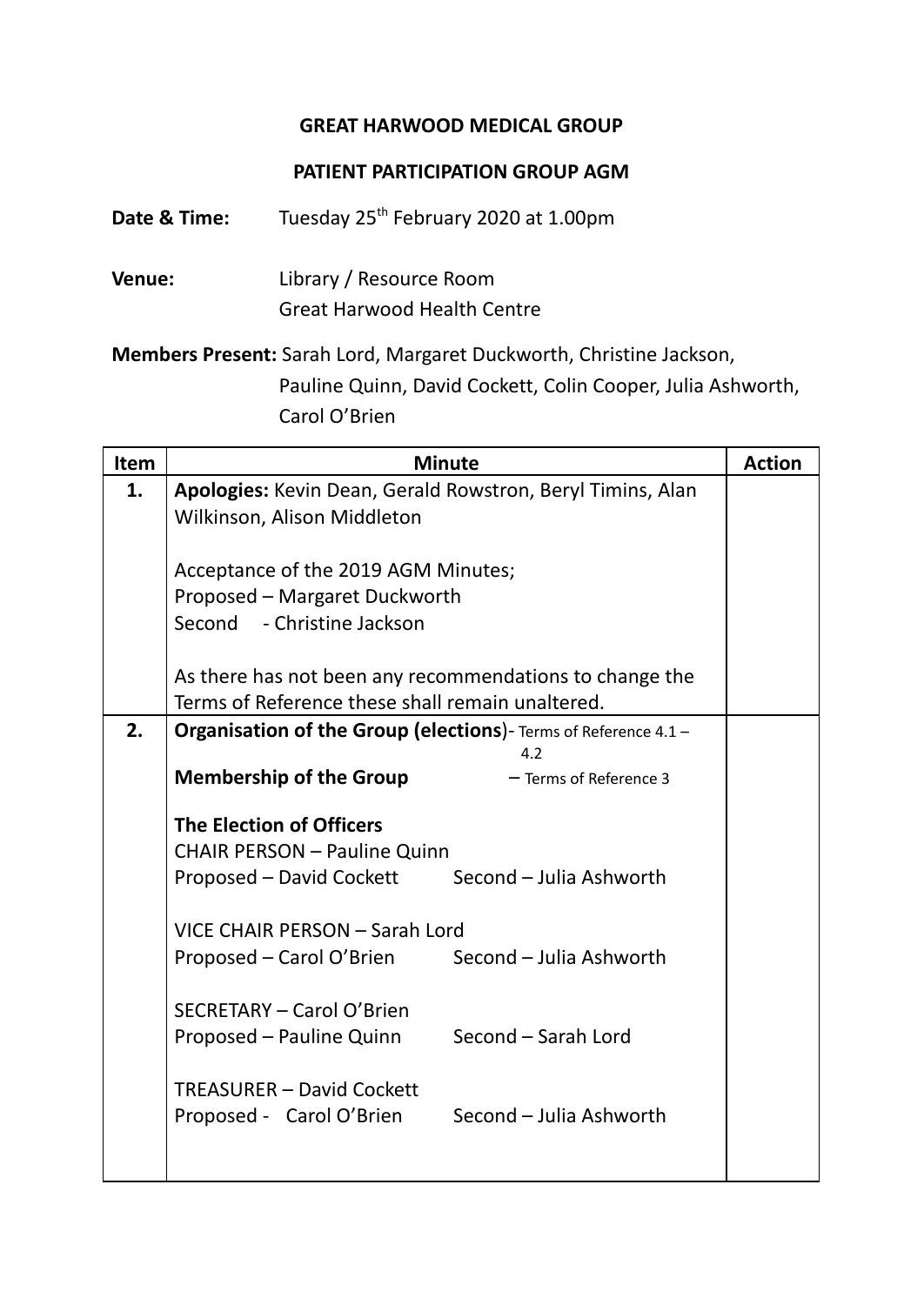| 3. | Secretary's Yearly Report 2019/2020                                                                             |          |
|----|-----------------------------------------------------------------------------------------------------------------|----------|
|    | Prior to the meeting the Secretaries report was sent to all                                                     |          |
|    | members.                                                                                                        |          |
|    | <b>Questions</b>                                                                                                |          |
|    | It was decided that when delegates attend our 'Coffee                                                           |          |
|    | Mornings' there shall be one representative from each                                                           |          |
|    | organisation. They will be encouraged to go and talk to                                                         |          |
|    | Patients rather than them waiting for the attendees to                                                          |          |
|    | approach the representatives.                                                                                   |          |
|    | Proposed - Christine Jackson Second - Margaret Duckworth                                                        |          |
| 4. | Treasurers Report - Copies of our balance sheet was                                                             |          |
|    | circulated.                                                                                                     |          |
|    | Our starting balance was £61.90                                                                                 |          |
|    | Due to our money raising in 2019 we now have a closing                                                          |          |
|    | balance of £207.90                                                                                              |          |
|    | Proposed - Sarah Lord Second - Colin Cooper                                                                     |          |
| 5. | Aims of the Group & Activities $-$ Terms of Reference 2.1 - 2.2                                                 |          |
|    | $-$ Terms of Reference $5.1 - 5.8$                                                                              |          |
|    | Question for The Partners posed prior to the meeting for                                                        |          |
|    | their discussion;                                                                                               |          |
|    | During 2019 Dr Tyagi wished us to consider how we<br>a.<br>could engage with the public and our structure going |          |
|    | forward through 2020. Our ideas;                                                                                |          |
|    | $New -$                                                                                                         |          |
|    | To produce Information/activity folders in Reception                                                            |          |
|    | which Patients can pick up and read whilst waiting for                                                          | Pauline/ |
|    |                                                                                                                 | Carol    |
|    | their appointments as it was posed that not all Patients                                                        |          |
|    | read 'notice boards'.                                                                                           |          |
|    | • We shall apply for funding so hopefully our                                                                   |          |
|    | 'Community Activity Booklet' can be made more                                                                   |          |
|    | available within the community with a professional                                                              |          |
|    | finish.                                                                                                         |          |
|    | This is already underway and a proposal was submitted                                                           |          |
|    | to; 'Tesco Bags of Help' on 31 <sup>st</sup> January 2020 and 'The                                              |          |
|    | Duchy of Lancashire' fund on 14 <sup>th</sup> February 2020.                                                    |          |
|    |                                                                                                                 |          |
|    | The group will also look at the possibility of holding                                                          |          |
|    | some event in Tesco's or the Library.                                                                           |          |
|    | We shall continue with -                                                                                        |          |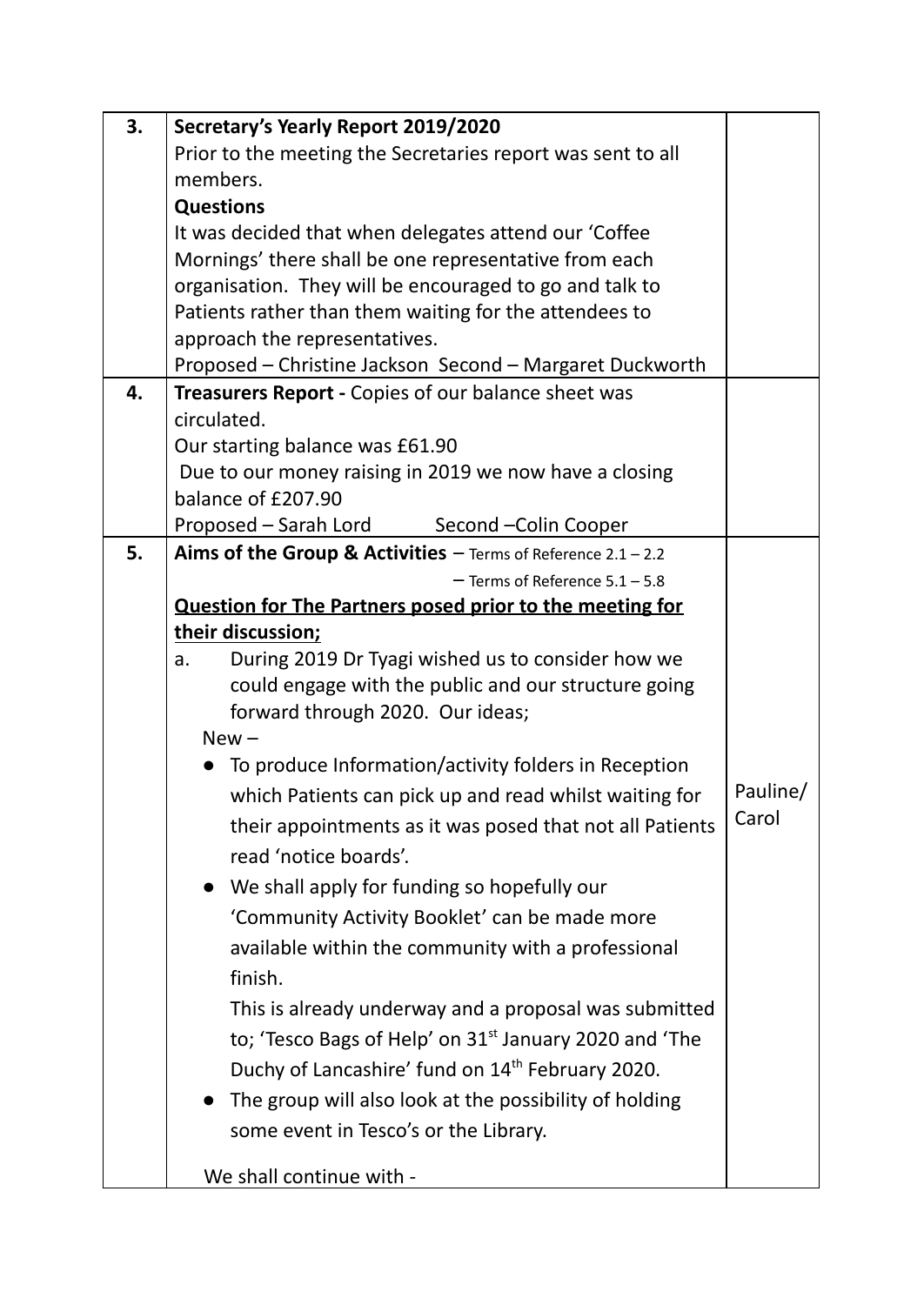|               | Coffee morning/s                                                                                                                                                                                                                                                                                                                                                                                                                                                                                                                                                                                                                                                     |       |
|---------------|----------------------------------------------------------------------------------------------------------------------------------------------------------------------------------------------------------------------------------------------------------------------------------------------------------------------------------------------------------------------------------------------------------------------------------------------------------------------------------------------------------------------------------------------------------------------------------------------------------------------------------------------------------------------|-------|
|               | <b>Activity board</b>                                                                                                                                                                                                                                                                                                                                                                                                                                                                                                                                                                                                                                                |       |
|               | Fund Raising in November if necessary.                                                                                                                                                                                                                                                                                                                                                                                                                                                                                                                                                                                                                               | Carol |
|               | It was felt that there are barriers which can make it very<br>difficult to engage with people who are lonely and isolated.<br>Therefore it was agreed that we would Invite Paul Gott (Care<br>Navigator) to attend a future meeting in order that we may<br>gather further insight into the issue.                                                                                                                                                                                                                                                                                                                                                                   |       |
| b.            | Following the September meeting a copy of a<br>'Loneliness Survey' was passed to Dr. Ireland so that this<br>could be discussed by the Partners. However they indicated<br>this would not glean any additional information than was<br>already known.                                                                                                                                                                                                                                                                                                                                                                                                                |       |
| $C_{\bullet}$ | A discussion with Dr. Tyagi (November meeting)<br>regarding the 'Flu Clinics' alarmed him that Patients were<br>cueing down the stairs and we also had many complaints.<br>We therefore offered some suggestions so the Partners could<br>discuss the issue.<br>Future Flu Clinics in 2020<br>To again make it plain that anyone who lives in Rishton<br>can go to the Rishton 'Flu Clinics'.<br>2 Practitioners on at the larger sessions.<br>Raffle tickets would be given (by PPG members) when<br>Patients come into Reception. Then called (by PPG<br>member) in multiples of 10 to line up in corridor. Sarah<br>will also be in attendance to answer queries. |       |
|               | We shall also;<br><b>Produce 4 Newsletters</b><br>Help with Flu Clinics<br>Attend: The Patient Partner Board & Hyndburn PPG<br>throughout the year.<br>To use our new Facebook page to attract interest from<br>new members. However, due to some inappropriate<br>comments that can occur it was decided that the                                                                                                                                                                                                                                                                                                                                                   |       |